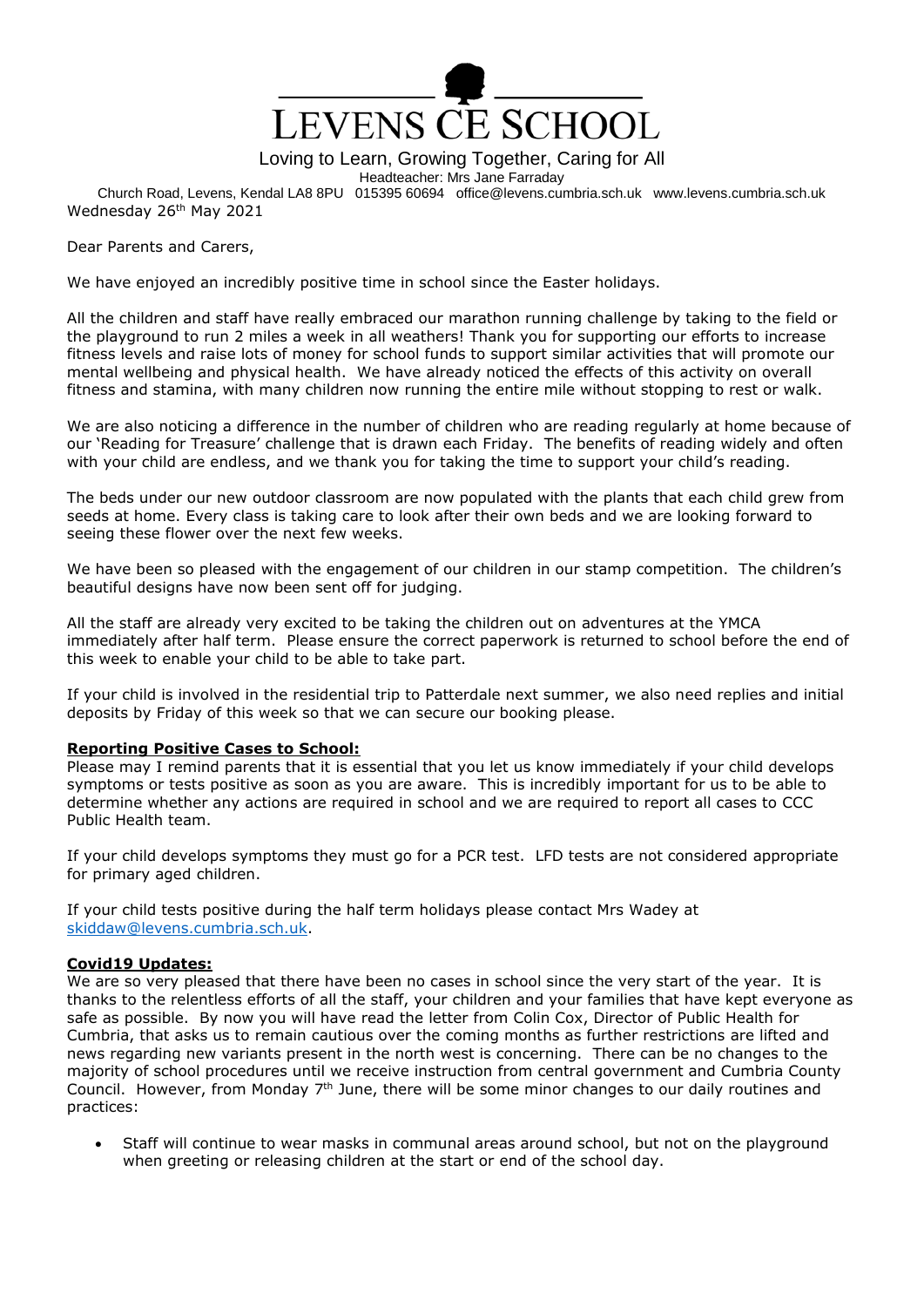- Staff will resume face-to-face staff meetings in school but maintain social distancing.
- Visits offsite are now permitted.
- Our staggered start and departure times will be revised (see below).
- PE lessons can resume in our hall when weather conditions are too wet to take place outside.
- Children can be collected by other parents as long as the children are in the same class in school. Please always inform us if you wish to have your child collected by another adult.

# **All other procedures in school continue until further notice.**

#### **Revised arrival and departure times:**

It is necessary to continue to operate staggered times to arrive and leave school, however, we are very keen to minimise the impact of this arrangement on directed teaching time. It is really important that everyone is able to adhere to these times so that families can continue to socially distance. Staff will endeavour to ensure your child is ready for a prompt collection and I would like to remind parents that it is still not appropriate to linger on our playground for conversations with other parents. **Please leave our school site as soon as you have collected your child/children.**

| <b>Groups</b>  | <b>Arrival</b> | <b>Departure</b>   |
|----------------|----------------|--------------------|
| <b>Badgers</b> | 8.35am         | 2.45pm             |
| Foxes          | 8.45am         | 2.55 <sub>pm</sub> |
| <b>Owls</b>    | 8.55am         | 3.05pm             |

Please support these new arrangements to ensure we remain vigilant for the remainder of the summer term.

### **Scooter and Bicycles:**

From Monday 7<sup>th</sup> June, children are permitted to bring their bike or scooter to school and store it in our outdoor shelter near the dining room during the day. To ensure everyone's safety, children must dismount before coming onto our school playground. The children have already been informed of this in our assembly today and understand that **bikes and scooters must not be ridden in our playground** at any time. This also applies to any pre-school children who might be accompanying parents onto the school site to drop-off and collect. Please support school and your child by following this expectation.

#### **Governor News:**

We are delighted to have Liz Brown joining us as a foundation governor. You may be aware that she has been a volunteer in school for the last couple of years and previously worked as Assistant Headteacher at Staveley Primary School for many years. She brings a wealth of experience and knowledge in the field of education which will no doubt have a significant impact on the work of our board.

### **Sharing our Learning:**

As you know, we are always keen to share and celebrate our learning via our website, in newsletters and through Tapestry for our younger pupils. As we did at the end of the autumn term, we want to give our pupils another opportunity to share some of their learning with you over the half term holiday. On Friday, children from year 1 upwards will be bringing home a book to share with you. We hope you enjoy this opportunity at a time when you are not able to come into school to see the children's learning across the curriculum. All books must be returned on Monday 7<sup>th</sup> June.

Children in nursery and reception will also be invited to look at Tapestry with a grown up at home!

## **Class Structure from September 2021:**

It is an exciting time of growth at Levens with the success of our outstanding nursery provision and our brilliant reputation within the local community. As a result, the numbers coming into Reception each year have been more steady and projections for this September and subsequent years continue to look very positive. We are now in a position to move to a four class structure from the start of this autumn term and we are in the final stages of recruiting a full time class teacher to join our brilliant team. Our class organisation from September 2021 will be as follows:

| Class 1 | Nursery and Reception |
|---------|-----------------------|
| Class 2 | Years $1+2$           |
| Class 3 | Years $3+4$           |
| Class 4 | Years $5+6$           |